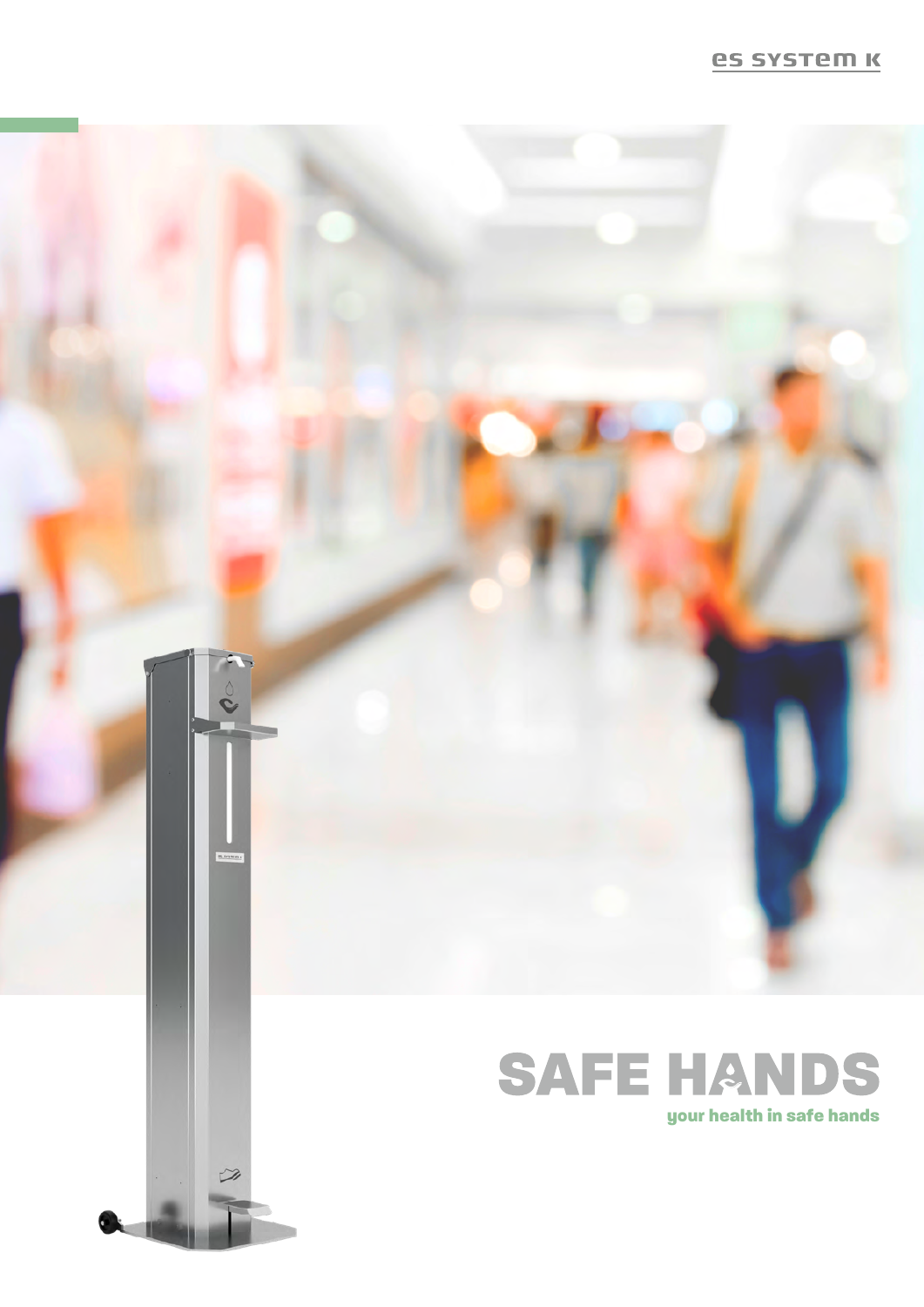## **Take care of your employees' & customers' health and safety!**



# **SAFE HANDS**

**SAFE HANDS -** line of dispensers that was created to ensure cleanliness and hand hygiene in all facilities, where the key issue is the safety of staff and customers.

The main purpose of Safe Hands is to limit the use of hands, our solution allows the liquid to be dispensed by pressing the lever with the elbow or foot.

To ensure durability and aesthetics of dispensers, the devices are made of stainless steel. The geometric form, moving variants and details increasing the functionality of the devices allow you to use them in all conditions.

Safe Hands line includes devices adapted to the size of the object and the expected intensity of use. Each store, office, gas station or gastronomic point will find a dispenser suitable for its needs.

### Will SAFE HANDS work out in my business?















large stores and convenience stores

bakeries and confectioneries

butcher's petrol stations beauty supply stores

other gastronomical and service facilities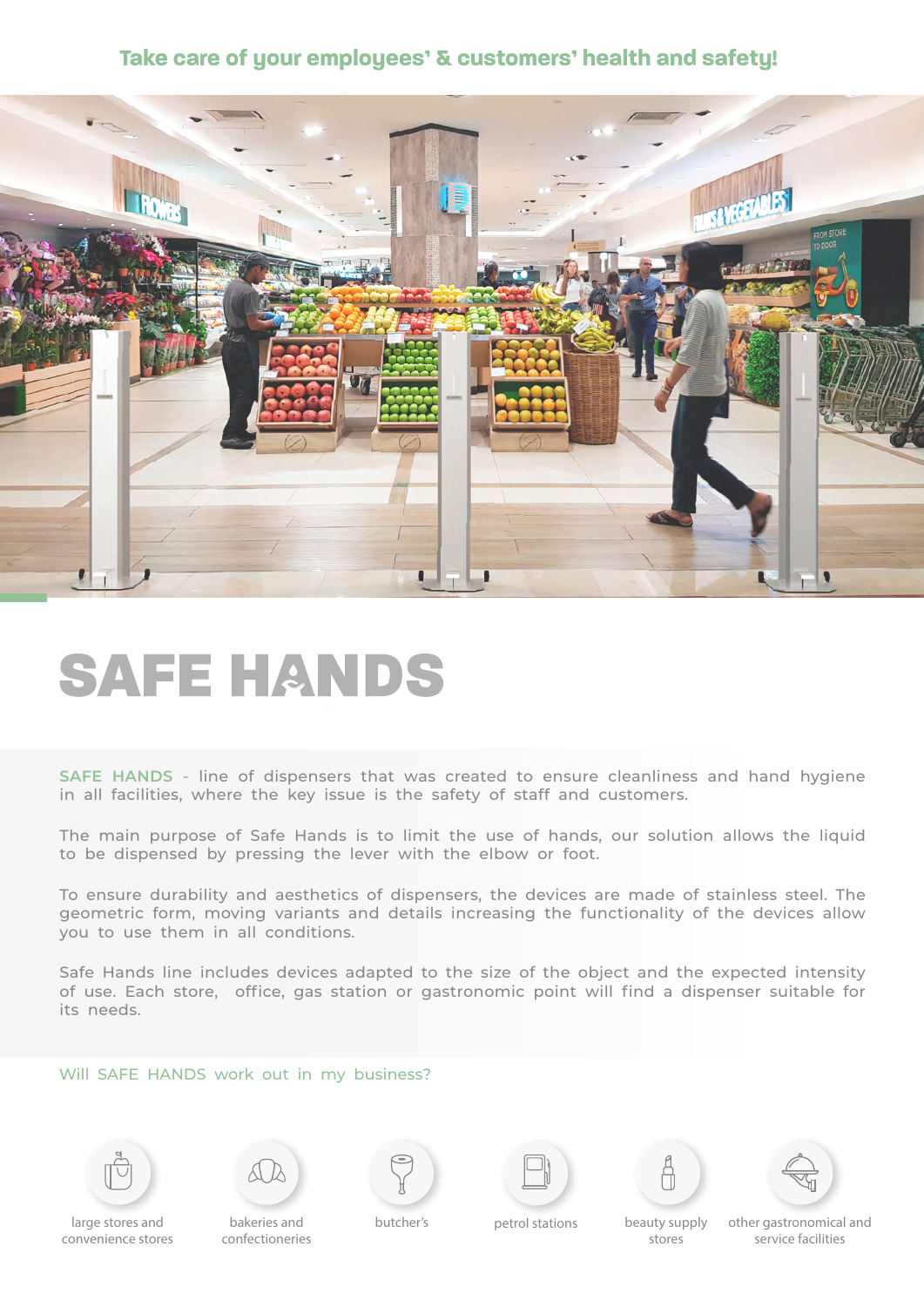

### **Key benefits:**

| ∩⊗ | ideal for any commercial, gastronomic, service facility, offices and public utilities,<br>pharmacies, clinics and all places where we deal with everyday matters |
|----|------------------------------------------------------------------------------------------------------------------------------------------------------------------|
|    | durable, solid construction                                                                                                                                      |
|    | aesthetic and modern design                                                                                                                                      |
| 22 | for use in facilities serving a large number of customers, applicants                                                                                            |
|    | universal, for use with any type of disinfectant available on the market                                                                                         |
|    | easy to fill with liquid and for maintenance                                                                                                                     |
|    | intuitive in everyday use                                                                                                                                        |
|    |                                                                                                                                                                  |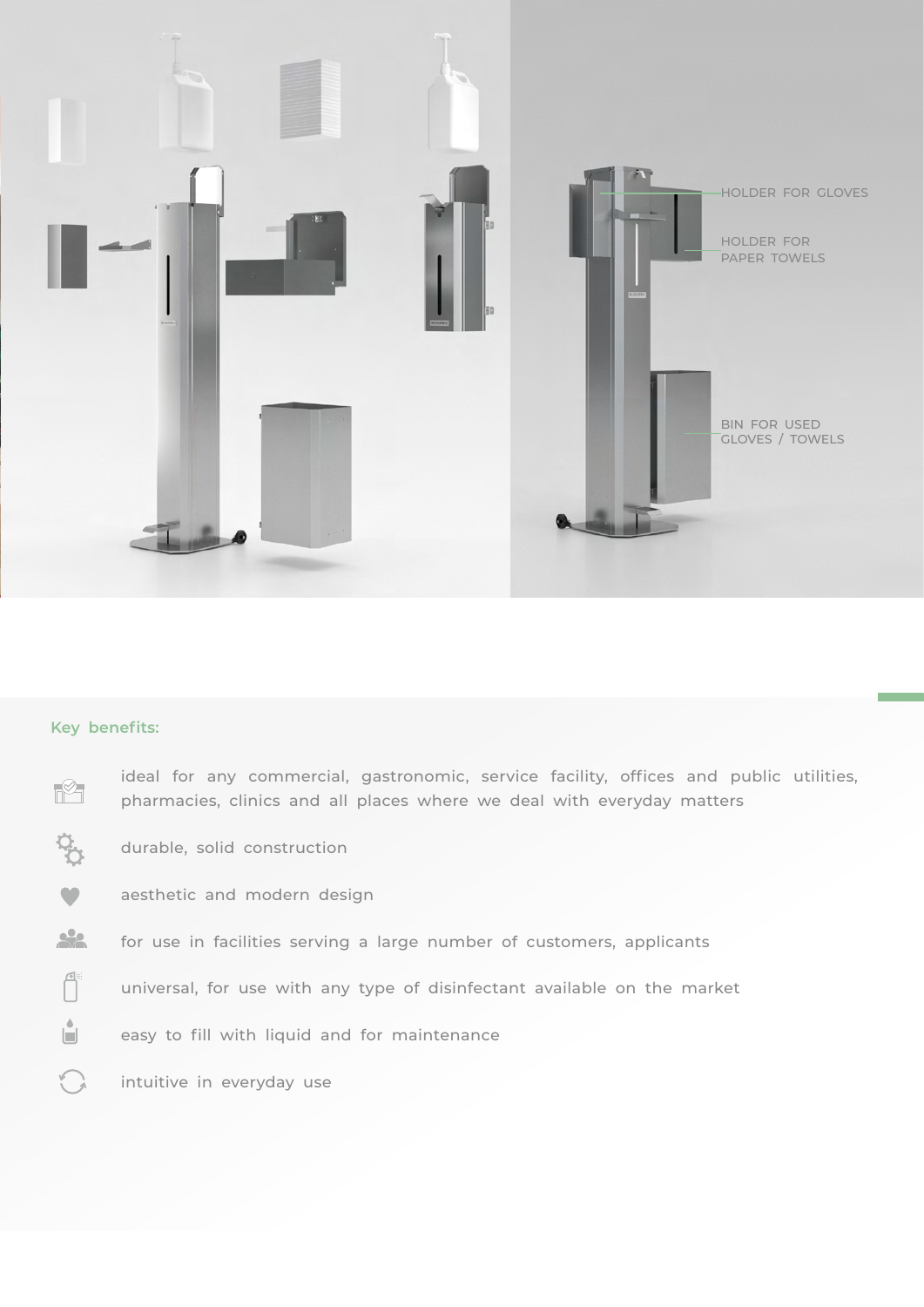# **SAFE HANDS mini**

| 355(2L) / 465(5L) |     | 看<br><b>BESIDEN</b> |
|-------------------|-----|---------------------|
|                   | 215 | 185                 |

| Safe Hands Mini 2L | on-the-wall model                                             |
|--------------------|---------------------------------------------------------------|
|                    | with a 2 liter capacity                                       |
|                    | pump included                                                 |
|                    | made of solid stainless steel or steel<br>painted in RAL 7042 |
|                    | elbow dispenser                                               |
|                    |                                                               |
| Safe Hands Mini 5L | on-the-wall model                                             |
|                    | with a 5 liter capacity                                       |
|                    | pump included                                                 |
|                    | made of solid stainless steel or steel<br>painted in RAL 7042 |
|                    | elbow dispenser                                               |

# **SAFE HANDS** maximaxiGO



Safe Hands Maxi 5L Safe Hands Maxi 5L

| Safe Hands Maxi GO 5L | stationary / mobile GO                                        |
|-----------------------|---------------------------------------------------------------|
|                       | disinfection station                                          |
|                       | with a 5-liter container with pump                            |
|                       | made of solid stainless steel or steel<br>painted in RAL 7042 |
|                       | foot-operated dispenser                                       |
|                       |                                                               |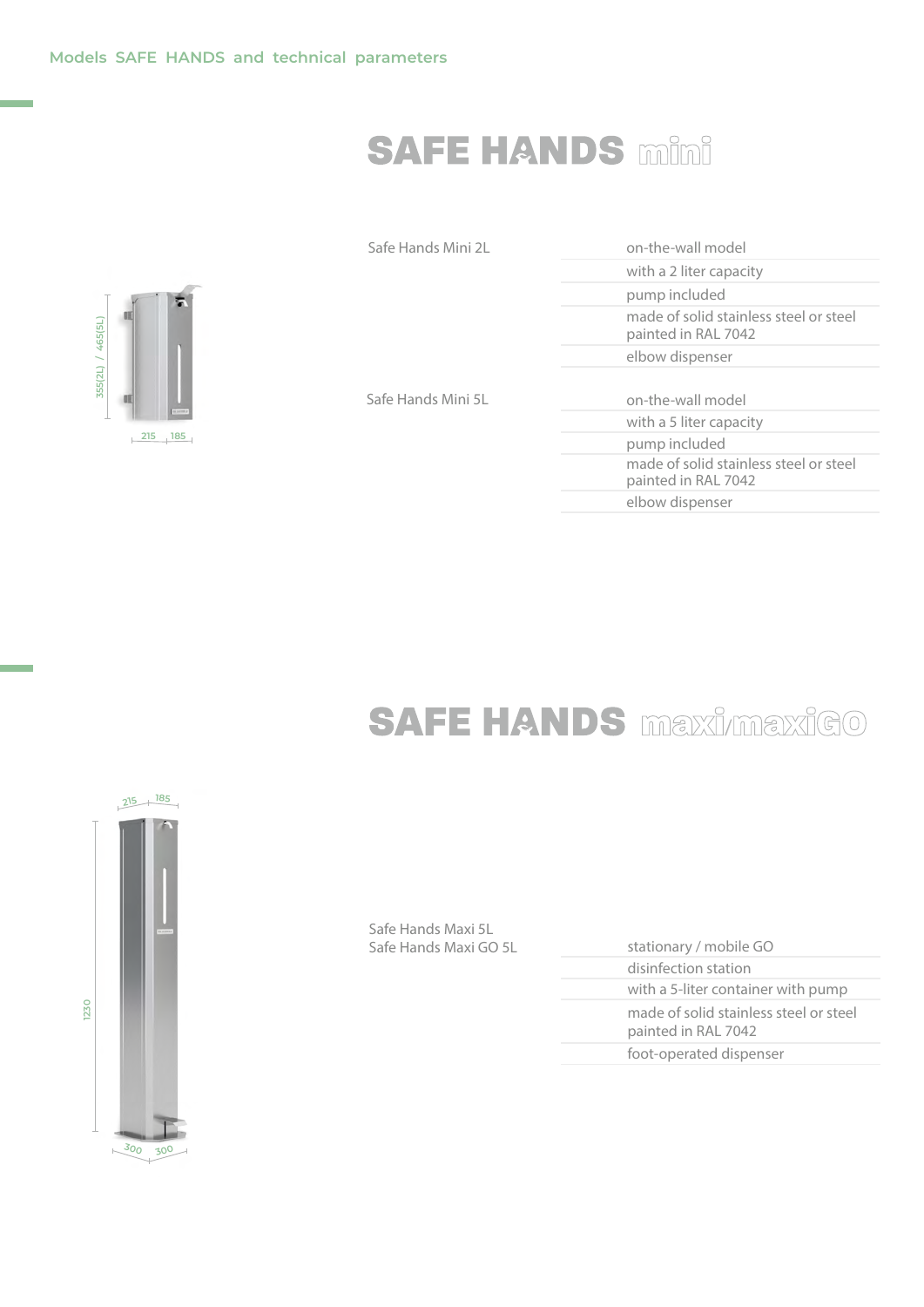# **SAFE HANDS** accessories



Additional holder for gloves

Additional holder for paper towels

made of stainless steel or steel painted in RAL 7042 adapted for box 80 x 130 x 250mm

made of stainless steel or steel painted in RAL 7042 adapted for paper towels 230 x 230mm

Additional bin for used gloves /towels

made of stainless steel or steel painted in RAL 7042

Additional holder for gloves 255 x 135 x 85mm



Additional holder for paper towels 255 x 260 x 120mm

Additional bin for used gloves /towels 450 x 260 x 190mm

Tear-off glove box 110 x 175 x 35mm